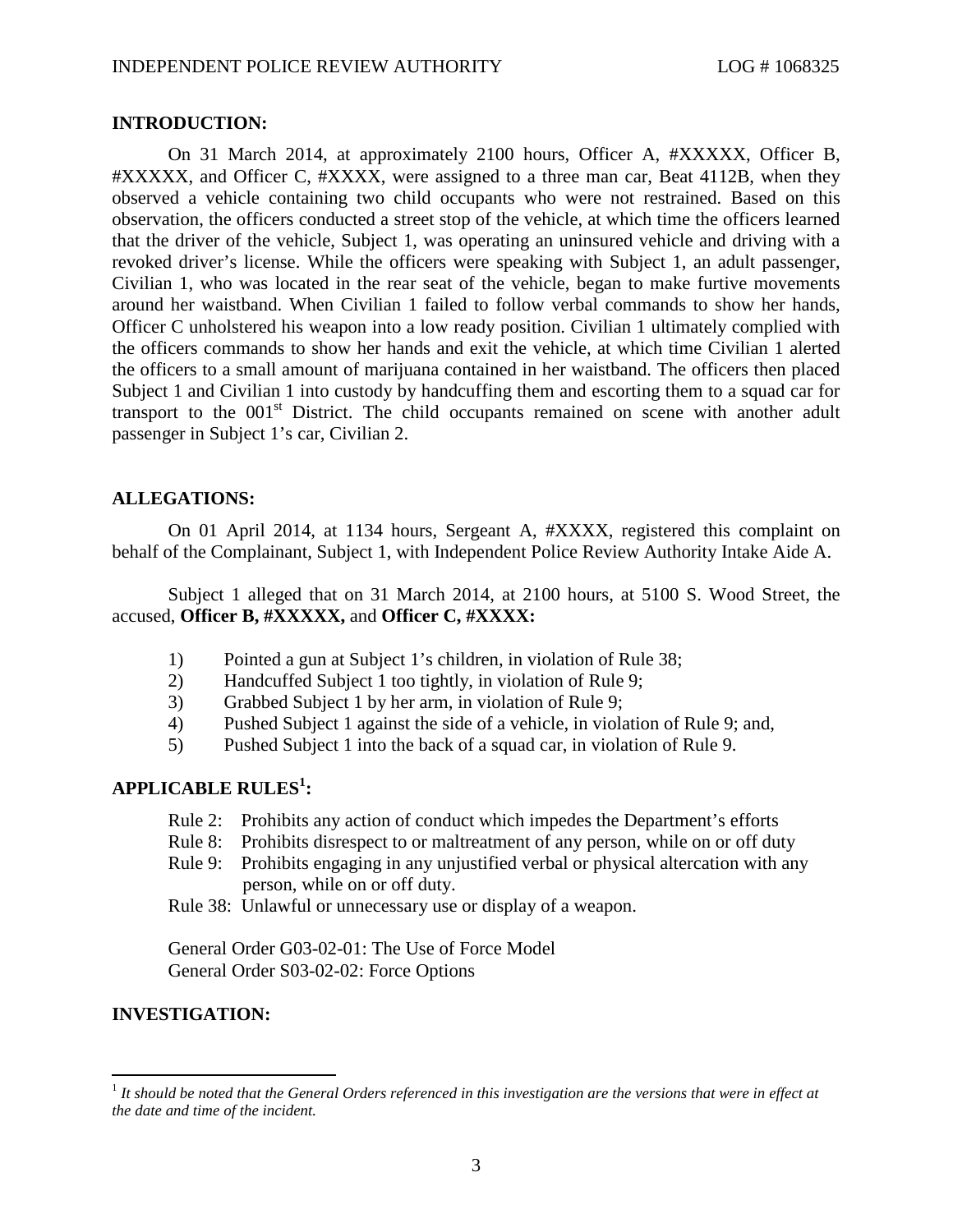In her **Initiation Report, Sergeant A, #XXXX,** documented that on 31 March 2014, at 2100 hours, in the vicinity of XXXX S. Wood Street, Subject 1 said she was sitting in a car with her young cousins when two unknown male officers approached the vehicle. The officers asked for Subject 1's driver's license and directed her to exit the vehicle. After she exited the vehicle, Subject 1 stated one of the officers pointed his gun at the children and stated, "Don't move." At the same time, Subject 1 reported the officers told her to put her hands behind her back and that she was subsequently handcuffed. According to Subject 1, the handcuffs were tight, causing her hands and wrists to swell. Subject 1 further claims that her legs were bruised as she was placed in the squad car. Subject 1 reported a female officer found cannabis on an unknown female who was standing near the vehicle during the incident. (Att. 4)

In a 09 June 2014 **statement with IPRA<sup>2</sup>** [,](#page-1-0) the **Complainant, Subject 1,** stated that, on 31 March 2014, at approximately 2045 hours, she was in her vehicle at XXXX S. Wood Street with her three year-old son, four year-old cousin, and two adult females, one of which was her cousin'smother[,](#page-1-1) Civilian  $2<sup>3</sup>$  when she first noticed a police vehicle located at the intersection of 51<sup>st</sup> Street and Wood Street. Subject 1 had just received assistance with her vehicle from an individual she only knew as "Civilian3,["](#page-1-2)<sup>4</sup> when two uniformed white male officers approached her vehicle. According to Subject 1, the officers immediately directed her to exit her vehicle, which she did. Once outside her vehicle, one of the male officers (Officer B), who Subject 1 described as a heavy-set white male in his upper 30's, approximately 5'8" to 5'9" tall, asked for her driver's license. Subject 1 then reached back into her vehicle to retrieve her license from the center console of her vehicle, at which time Officer B grabbed her left arm and pulled it behind her back, as if he was placing Subject 1 under arrest. Subject 1 stated Officer B then pushed her up against the back of her vehicle, while the other male officer (Officer C) began to search her vehicle. Subject 1 described Officer C as a white uniformed officer, approximately 35 to 36 years old, with a medium build and approximately 5'6" tall. As she continued to ask Officer B why he was arresting her, Subject 1 said the two small children in the back of her vehicle began to cry, and a crowd began to form in the immediate area of her vehicle. Subject 1 stated that the officers then instructed the other two adult females to exit her vehicle. According to Subject 1, a female officer, now know as Officer A, searched her, Civilian 2, and the other unidentified female passenger. Subject 1 noted that Officer A "found weed"<sup>[5](#page-1-3)</sup> on the unidentified female. Subject 1 stated that she and the unidentified female were both put into the squad car and transported to a police station. According to Subject 1, she received a bruise on her upper left thigh from being pushed into the back of the squad car by Officer 1. However, Subject 1 did not seek medical attention for the bruise on her thigh. (Att. 28, 30, 57)

<span id="page-1-0"></span><sup>2</sup> *It should be noted that, pursuant to 50 ILCS 725/3.8, Subject 1 signed a Sworn Affidavit following her submission of this statement to IPRA, in which Subject 1 "swear[s] or affirm[s], under penalties provided by law" the information in the statement she provided "is true and accurate." (Att. 29)*

<span id="page-1-1"></span><sup>3</sup> *Although Subject 1 identified one of the adult female occupants of her vehicle as Civilian 2, she did not have contact information for Civilian 2, who resides in Nebraska. It should be further noted that Subject 1 did not identify the second adult female occupant of her vehicle during her to statement to IPRA on 09 June 2014.*

<span id="page-1-2"></span> $<sup>4</sup>$  Attachment 57, Page 22, Line 13.</sup>

<span id="page-1-3"></span><sup>5</sup> *Id.* at Page 13, Line 7.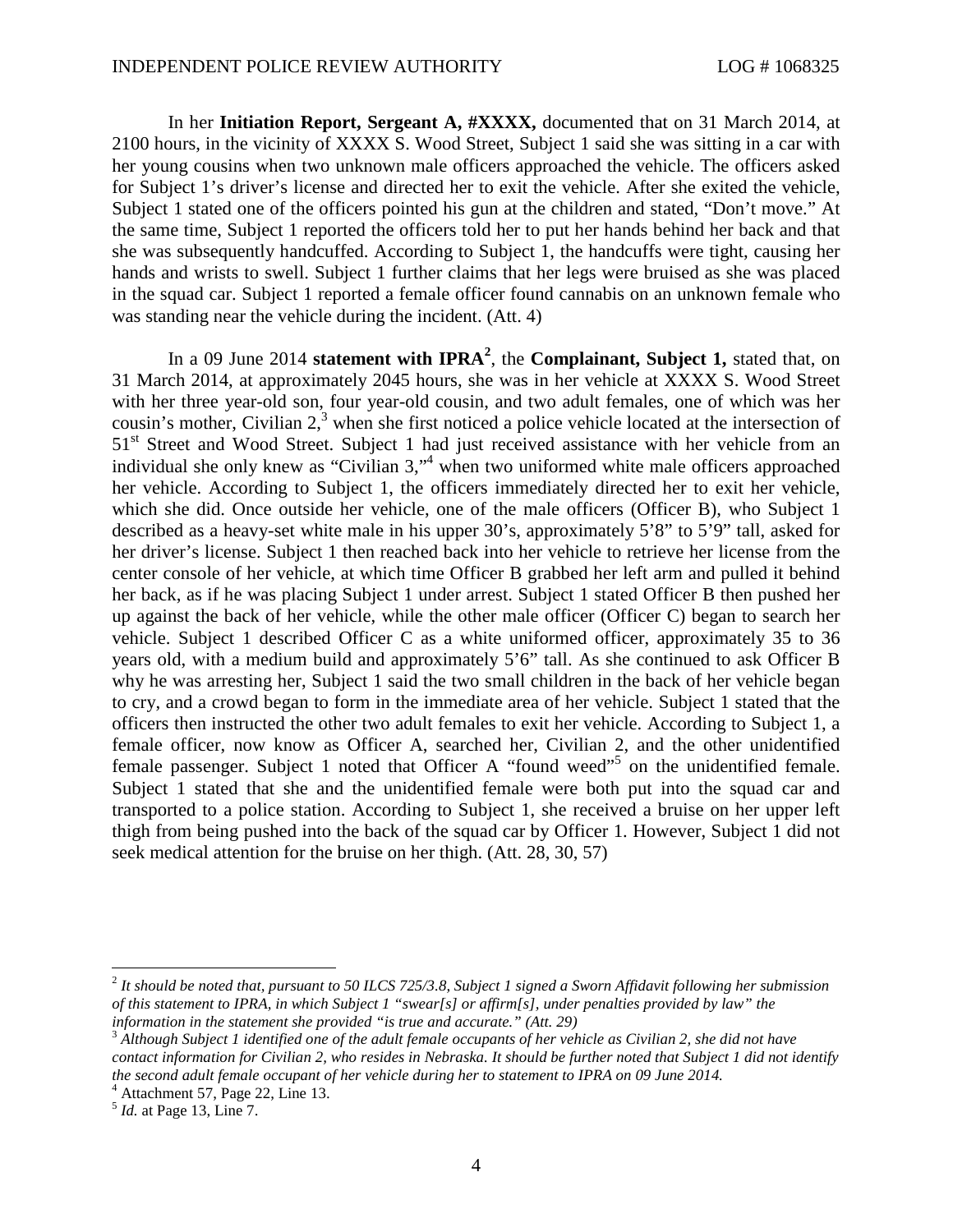In a supplemental **statement to IPRA[6](#page-2-0) on 08 October 2014, the Complainant, Subject 1,** stated that the person she identified in her previous statement as "Civilian 3" no longer lived in the area of the incident. Once she spotted the CPD vehicle at the intersection of 51<sup>st</sup> Street and Wood Street, Subject 1 stated that she began to move her vehicle into an alley because her vehicle had been angled across Wood Street while she was getting her car jumped by Civilian 3. Subject 1 said the male officers then stopped their vehicle directly in front of her vehicle. Subject 1 continued to clarify that Civilian 2 was seated in the front passenger seat of her vehicle, and the two young children were in the backseat of her vehicle. Subject 1 claimed that she only had one adult female in her vehicle. Subject 1 said the other female who was arrested, "Civilian 1," was not in her vehicle at the time of Subject 1's arrest, and that Civilian 1 was only arrested after she approached the scene. Subject 1 stated that she did not have any current contact information for Civilian 1, but she was aware that Civilian 1 had moved since the incident. Subject 1 further clarified that the white male officer that was the driver of the squad car was the same officer who had grabbed her left arm and that the white male officer who was in the passenger seat of the squad car was the same officer who pushed her against her car and into the squad car. Subject 1 contended she was not resisting arrest by either officer, but did state she repeatedly asked them why they were arresting her, while turning around to look at them. Subject 1 further confirmed that her driver's license was suspended at the time of her arrest and that neither of the young children were wearing seatbelts, nor were they seated in any sort of child restraint seat. (Att. 34, 36, 58)

**Departmental Reports** related to RD# XXXXXXXX, including Arrest Reports authored by Officer C, #4443, on 31 March 2014, and an Original Case Incident Report authored by Officer C and Officer A, #XXXXX, the same day, indicate Officer B, #XXXXX, Officer C, and Officer B, were assigned to Beat 4112B on 31 March 2014 when they observed a vehicle containing children who were not properly restrained. The officers curbed the vehicle and asked the driver, Subject 1, for her driver's license, which Subject 1 was unable to produce. While speaking with Subject 1, the officers noticed that one of the passengers, Civilian 1, making "a furtive movement into her waistband."<sup>[7](#page-2-1)</sup> The documents indicate that the officers then had the adult occupants exit the vehicle, for officer safety. As Officer A initiated a protective patdown of Civilian 1, Civilian 1 notified the officers that she had "a couple bags of weed."[8](#page-2-2) A computer check revealed Subject 1's driver's license was revoked. Both Subject 1 and Civilian 1 were handcuffed, and the handcuffs were checked for comfort, before both Subject 1 and Civilian 1 were searched and ultimately transported to the  $001<sup>st</sup>$  District for processing. The juvenile occupants of the vehicle were relinquished by Subject 1 to her cousin, who was also present at the scene. Subject 1 was charged with one count of each of the following offenses: driving on a revoked license; child restraint violation; and, uninsured motor vehicle<sup>9</sup>[.](#page-2-3) Civilian 1 was charged with one misdemeanor count of possession of cannabis. The Lockup Keeper Processing portion of Subject 1's arrest report indicates Subject 1 did not report any medical problems upon arriving

<span id="page-2-0"></span><sup>6</sup> *It should be noted that, pursuant to 50 ILCS 725/3.8, Subject 1 signed a Sworn Affidavit following her submission of this statement to IPRA, in which Subject 1 "swear[s] or affirm[s], under penalties provided by law" the information in the statement she provided "is true and accurate." (Att. 35)*

<span id="page-2-2"></span><span id="page-2-1"></span> $^7$  Attachment 9, Page 2.

<span id="page-2-3"></span><sup>8</sup> *Id*.

<sup>9</sup> *It should be noted that on 29 May 2014, Subject 1 contested these charges in case 2014-M1-450252; however per the docket entry on 06 November 2015, Judge A entered judgment in favor of the City of Chicago. The docket further reflects there is no notice of appeal for this case. (Att. 66)*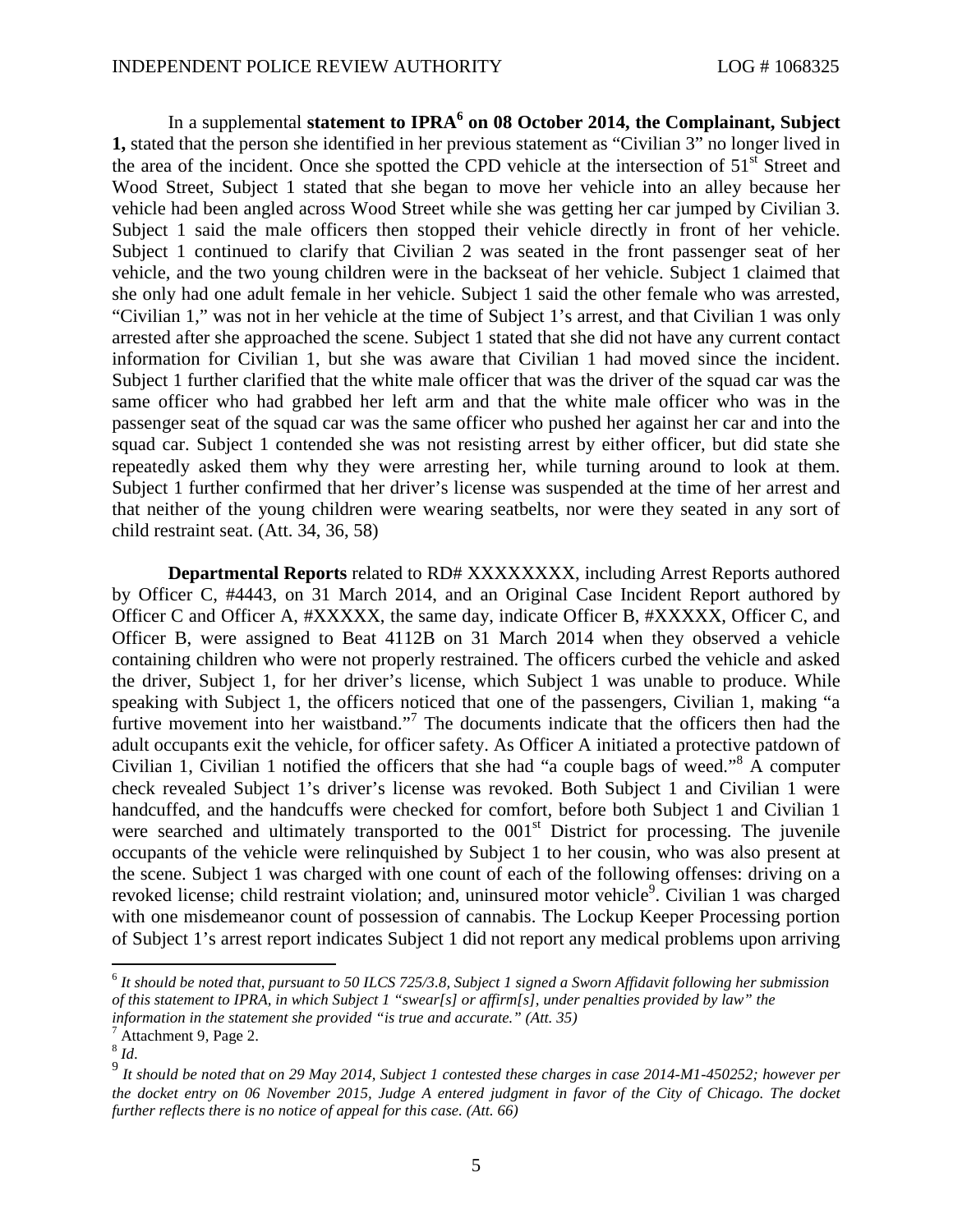at lockup at approximately 2330 hours on 31 March 2014, nor did the Lockup Keeper note any signs of obvious pain or injury to Subject 1. (Att. 5, 7, 9)

A **LEADS Secretary of State** records search revealed that Subject 1's driver's license was revoked on 07 May 2005. (Att. 18, 24)

A **Vehicle Impoundment/Seizure Report** authored by Officer A on 31 March 2014 indicates Subject 1 was the driver and owner of a Pontiac Grand Prix that was impounded for the following violations: (1) unlawful drugs – MCC 7-24-225, 1 gram of Cannabis; and, (2) driving with a revoked license – MCCC 9-80-240. (Att. 31)

**Office of Emergency Management & Communication (OEMC)** communications, including event queries, 911 audio calls, and Dispatch radio transmissions retrieved from the date, time, and approximate location of this incident, show an unidentified caller reported that "a group of males pulled a gun on her and [boyfriend]"<sup>[10](#page-3-0)</sup> at XXXX S. Wood Street on 31 March 2014, at approximately 2053 hours. At approximately 2119 hours, a Civilian 4 called 911, stating anofficer "roughed up"<sup>11</sup> a female and that she was upset at the number of responding officers. Civilian 4 also requested a supervisor to respond to  $51<sup>st</sup>$  Street and Wood Street.

Further event queries show that at approximately 2116 hours on the same day, in the vicinity of "1798 W.  $51^{\text{st}}$  Street / 5099 S. Wood Street,"<sup>[12](#page-3-2)</sup> Beat 4112B, now known to be Officer B, #XXXXX, Officer C, #XXXX, and Officer A, #XXXXX, responded to a call for an assist with a street stop at the aforementioned location. Shortly after, Beat 4112B was assigned as the paper car to this incident and ran the following names: Civilian 1, Civilian 2, and Civilian 5. At approximately 2133 hours, Beat 935 indicated they were transporting two female arrestees to 17<sup>th</sup> Street and State Street for Beat 4112B.

Audio recording of the available OEMC inquiries indicate numerous officers<sup>[13](#page-3-3)</sup> from the 009<sup>th</sup> District were responding to the area of XXXX South Wood in an attempt to locate subjects who were possibly armed. Beat 930 requested additional cars to respond to  $51<sup>st</sup>$  Street and Wood Street to assist with "people coming out of the woodwork,"<sup>[14](#page-3-4)</sup> and an OEMC operator confirmed several units were responding to the area. A few minutes later, Beat 930 gave a "disregard" for any additional assisting units to respond to  $51<sup>st</sup>$  Street and Wood Street. Approximately two minutes later, Beat 4112B requested a cage car to transport female arrestees. Beat 935 responded that they would conduct the transport, and shortly thereafter reported to the OEMC operator that they were taking two females to  $17<sup>th</sup>$  and State for Beat 4112B. Approximately three minutes later, Beat 4112B reported that they were headed to the first district to process the arrestees. (Att.14-16, 20-22, 37, 60)

<span id="page-3-0"></span><sup>&</sup>lt;sup>10</sup> Attachment 14.

<span id="page-3-1"></span> $11$  Attachment 16.

<span id="page-3-3"></span><span id="page-3-2"></span> $12$  Attachment 15, Page 1.

 $<sup>13</sup>$  In addition to the accused and witness officers identified in this investigation, additional responding officers and</sup> Beats include the following: Beat 901: Sergeant B, #XXXX; Beat 906B: Officer D, #XXXX, and Officer E #XXXXX; Beat 925: Officer F, #XXXXX, and Officer G., #XXXXX; Beat 930: Sergeant C, #XXXX; Beat 935: Officer H, #XXXXX, and Officer I, #XXXXX; and, Beat 4155A.

<span id="page-3-4"></span> $14$  Attachment 60, Page 2.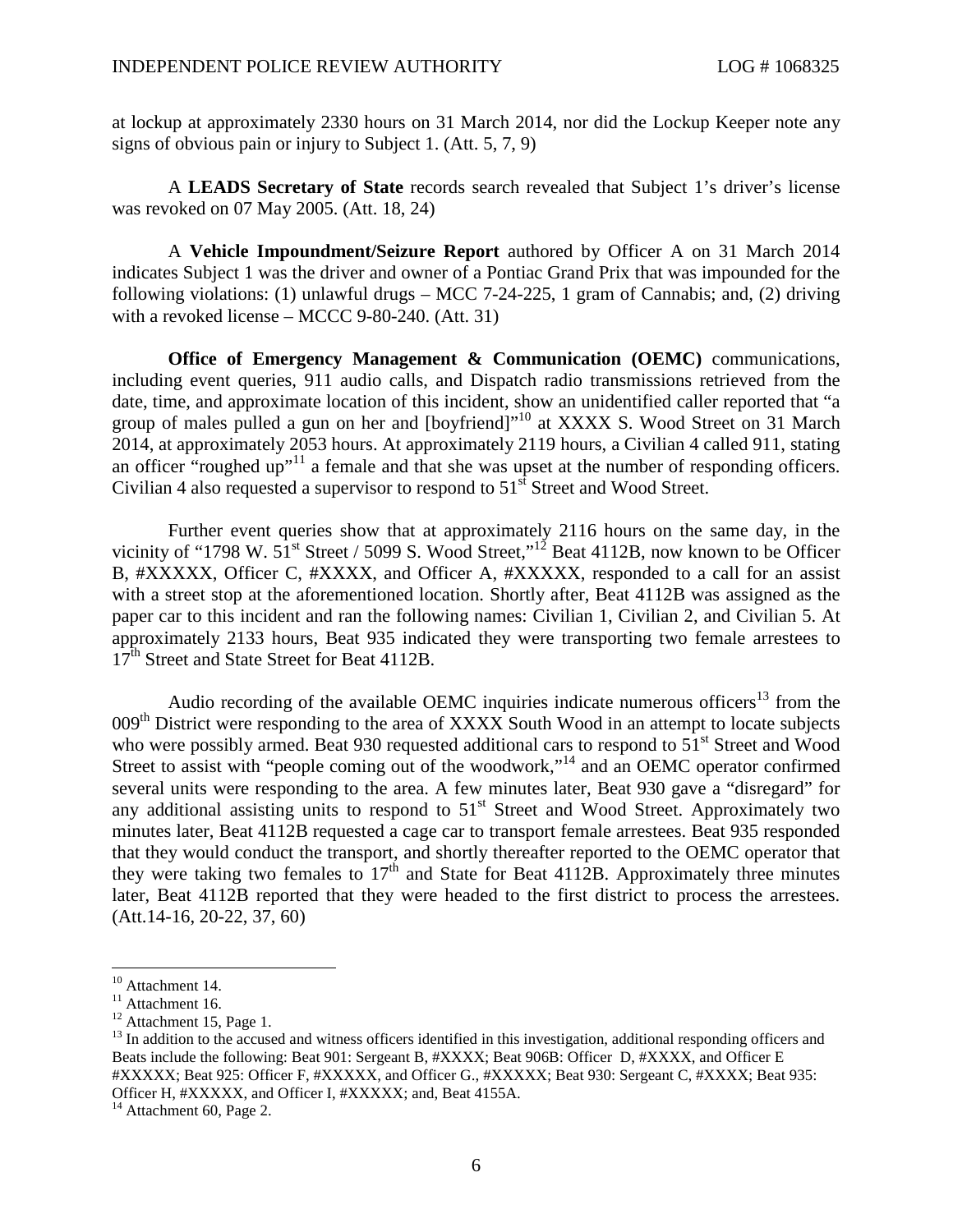**Attendance and Assignment Sheets** related to the date and time of the reported incident show Officers A, B, and C started their shift at 1700 hours on 31 March 2014, and were assigned to work Beat 4112B in vehicle number 9801. The report further depicts that Sergeant B, #XXXX, was assigned to Beat 930 in vehicle number 8866, and Officer H, #XXXXX, and Officer I, #XXXXX, were assigned to Beat 935 in vehicle 8545.

**Multiple attempts to contact witnesses Civilian 4 and Civilian 5** were made in person, via telephone, and via certified mail, in an effort to obtain a witness statement. All attempts to make contact with the identified witnesses were unsuccessful. (Att. 24, 41, 42, 45)

A **Canvass** of the XXXX block of South Wood Street failed to produce any further witnesses to this reported incident. (Att. 40)

A search for **Police Observational Devices (PODs)** near the location of incident identified one POD, POD  $#3$ , located near the intersection of  $51<sup>st</sup>$  Street and Wood Street. Video retrieved from POD #3 from 31 March 2014, from 2045 to 2145 hours, depicts multiple marked and unmarked CPD vehicles passing through an intersection; however, the quality of the video inhibits the observer's ability to identify the location of the intersection, the direction the POD is recording, and any identifying markers on the CPD vehicles. The video does not depict any interaction between Subject 1 and CPD officers. (Att. 17, 59, 61)

A response to a request for **In-car Video** for Beat 4112B indicated that there was no video available from the aforementioned unit on the date and time of the incident. The response further indicates there was available video from Beat 935 and Beat 930, which had started recording after the reported time of the incident; however, the video had been purged pursuant to CPD retention polices, prior to IPRA's request. (Att. 65)

**General Order G03-02-01, "The Use of Force Model"**, effective 16 May 2012, was referenced in the conclusions and findings of this investigation. The order indicates "[t]he Use of Force Model is a graphic representation of the guidelines for the appropriate use of force in relation to the actions of a subject."[15](#page-4-0) The graphic representation of the Use of Force model depicts social control, presence of "Law Enforcement Representatives,"[16](#page-4-1) and verbal control, Persuasion/Advice/Warning,"<sup>[17](#page-4-2)</sup> as adequate and acceptable responses to a "Passive Resister,"<sup>[18](#page-4-3)</sup> in conjunction with "holding."<sup>[19](#page-4-4)</sup>

**General Order G03-02-02, "Force Options"**, effective 16 May 2012, was also referenced in reaching the conclusions and findings of this investigation. The order states "members will select the appropriate level of force option based on a subject's actions and modify their selection of options after the subject offers less or greater resistance."<sup>[20](#page-4-5)</sup> The order

<span id="page-4-0"></span><sup>15</sup> Attachment 63, G03-02-01(III)(A).

<span id="page-4-1"></span><sup>&</sup>lt;sup>16</sup> *Id.* at Page 2, Illustration No. 1.

<span id="page-4-2"></span><sup>17</sup> *Id.*

<span id="page-4-3"></span> $^{18}$  *Id.* 

<span id="page-4-4"></span> $^{19}$  *Id.* 

<span id="page-4-5"></span><sup>&</sup>lt;sup>20</sup> Attachment 64, G03-02-02(II)(C).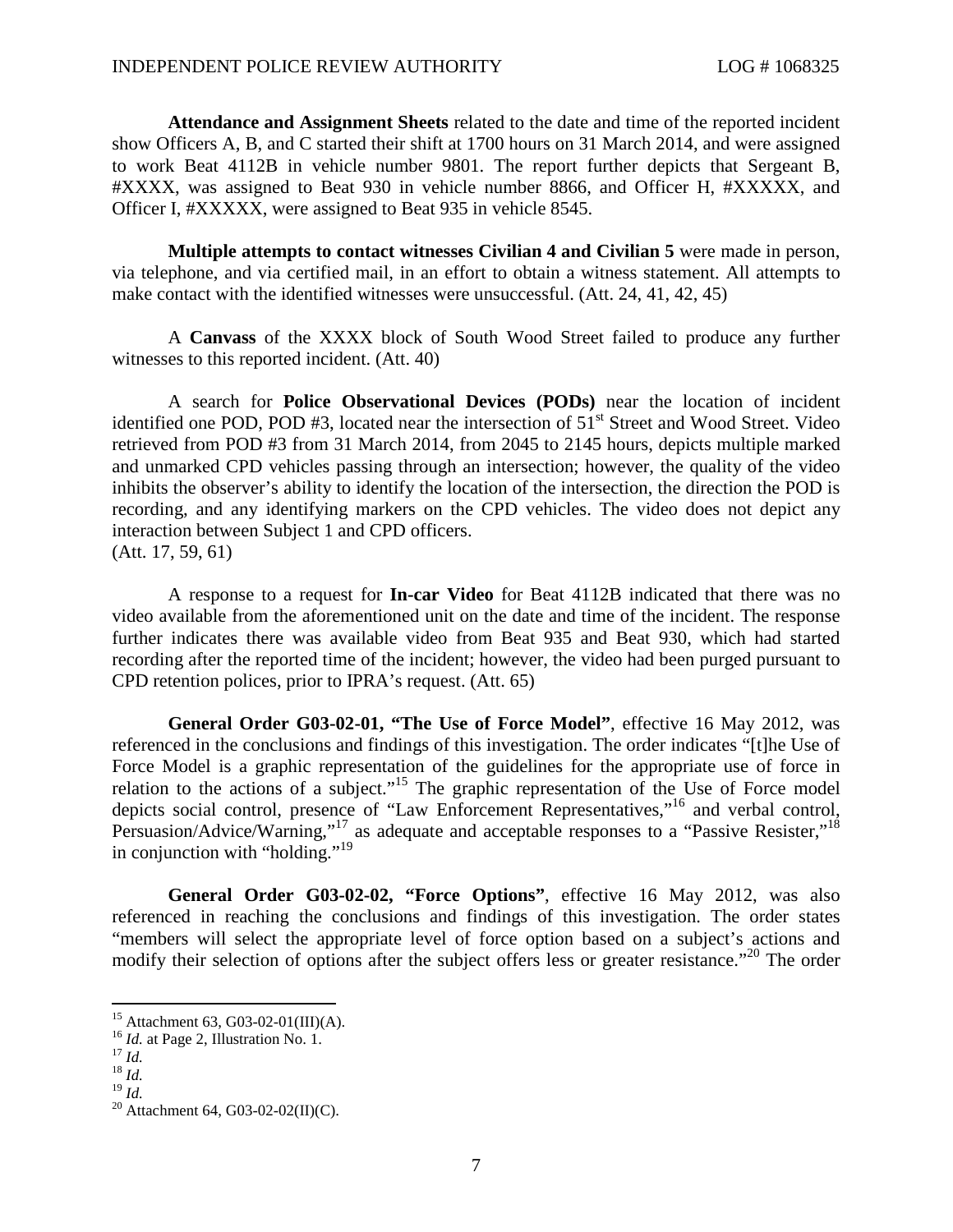defines a passive resister as a "person who fails to comply (non-movement) with verbal or other direction."<sup>[21](#page-5-0)</sup> The order further lists multiple appropriate response options to a passive resister, to include the use of "Holding Techniques". The order elaborates that "[h]olding consists of techniques such as a firm grip, grabbing an arm, wristlocks, and come-along holds (i.e., escort holds...), as well as any combination of the above."<sup>[22](#page-5-1)</sup> (Att. 64)

In a **Witness To/From Report, Officer A, #XXXXX,** documented that on 31 March 2014 she was assigned to work Beat 4112B along with Officer C, #XXXX, and Officer B, #XXXXX. Officer A indicated that she was in uniform and driving a marked police squad car on the date of the incident. Officer A reported that on the date of the incident, she and her partners came into contact with Subject 1 while conducting a street stop of Subject 1. Officer A described Subject 1 as being "loud and hostile"<sup>[23](#page-5-2)</sup> during the incident, and noted that Subject 1's demeanor and noncompliance with the officers caused a crowd to gather at the location of the incident. Officer A recalled Subject 1 was arrested for driving while her license was revoked. Officer A indicated that Officer C handcuffed Subject 1, and checked Subject 1's handcuffs to ensure they were properly applied. Officer A further recalled Officer C escorted Subject 1 by her arm to the squad car, and continued to stand with Subject 1 next to the squad car while Subject 1 refused to enter the backseat of the squad car. Officer A indicated she did not recall Officer C grabbing Subject 1's arm, pushing Subject 1 against the side of a car or into the backseat of a squad car, or handcuffing Subject 1 too tightly. Officer A further indicated that she did not recall any physical contact between Officer B and Subject 1, nor did she recall either Officer C or Officer B pointing a weapon at the children located in Subject 1's car. Officer A further noted that she did not recall Subject 1 sustaining any injuries, or alleging that she had sustained any injuries, throughout the duration of her interaction with Subject 1. (Att. 46)

In an **Accused To/From Report**, **Officer B, #XXXXX,** documented that on 31 March 2014, at 2100 hours, he was working Beat 4112B with Officers A and C. Officer B noted that he was in the rear passenger seat of the marked vehicle when they conducted a traffic stop of a vehicle that was being driven by Subject 1. Officer B described Subject 1's demeanor as hostile, and that her behavior caused a crowd to gather in the immediate area of the incident. Officer B indicated that he did not observe any interaction between Officers C and A and Subject 1 throughout the entirety of the incident, because he was "preoccupied with a large crowd"<sup>[24](#page-5-3)</sup> that had gathered following the traffic stop of Subject 1. Officer B denied grabbing Subject 1's arm, pushing Subject 1 into any vehicle, and handcuffing Subject 1. Officer B further denied pointing a weapon at Subject 1's child. Officer B did not recall Subject 1 sustaining any injuries, or alleging she sustained any injuries, on the date and time of the traffic stop. (Att. 53)

In an **Accused To/From Report, Officer C, #XXXX,** documented he was working in full uniform and was assigned to Beat 4112B with Officers A and B on 31 March 2014. Officer C stated he was seated in the front passenger seat of a marked squad vehicle when he observed a child who was not restrained in Subject 1's vehicle. Officer C indicated Subject 1's demeanor

<span id="page-5-0"></span><sup>&</sup>lt;sup>21</sup> *Id.* at G03-02-02(III)(B)(1).

<span id="page-5-2"></span><span id="page-5-1"></span><sup>&</sup>lt;sup>22</sup> *Id.* at G03-02-02(III)(B)(1)(a)

 $23$  Attachment 46.

<span id="page-5-3"></span> $24$  Attachment 53.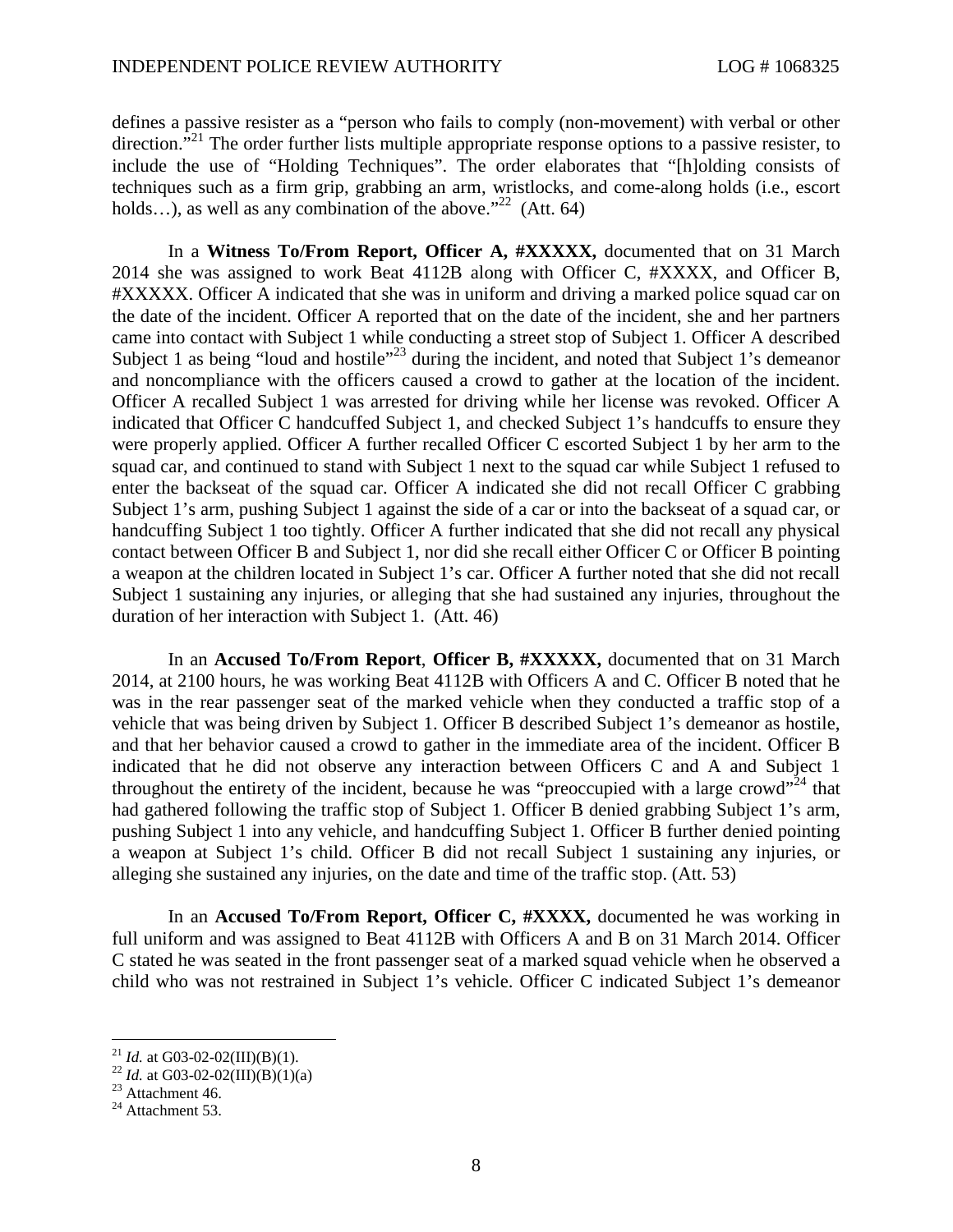was "disruptive and verbally abusive"<sup>[25](#page-6-0)</sup> at the time of the traffic stop. Officer C documented that as he approached Subject 1's vehicle and was speaking with Subject 1, he observed Civilian 1, who was sitting in the rear passenger seat, reaching into the waistband area of her pants. Officer C directed Civilian 1 to show her hands, to which Civilian 1 did not immediately reply. Officer C indicated he then withdrew his weapon from his holster and held his weapon in a "low ready"<sup>[26](#page-6-1)</sup> position, in response to Civilian 1's noncompliance and disregard of his verbal directions; however, Officer C denied pointing his gun at Subject 1's children. Officer C further reported that he handcuffed Subject 1 when he placed her into custody for driving with a revoked license. Officer C indicated he checked the handcuffs he had applied to Subject 1 to ensure they fit properly, and further noted he was able to fit his index finger between the handcuffs and Subject 1's wrists. Officer C documented he escorted Subject 1 by the arm to a police vehicle for transport, and then stood with Subject 1 near the police vehicle as Subject 1 refused to enter the police vehicle. Officer C noted Officer A then spoke with Subject 1 and that Subject 1 eventually complied with entering the police vehicle. Officer C denied pushing Subject 1 against a vehicle. Officer C further denied seeing any physical contact between Subject 1 and Officer B. Officer C concluded his report by noting he did not believe Subject 1 sustained any injuries during the incident, and that, pursuant to a lockup keeper processing report related to Subject 1's arrest, Subject 1 did not make any allegations of sustaining any injuries while she was being processed. (Att. 50)

### **CONCLUSION:**

The Reporting Investigator recommends a finding of **Unfounded** for **Allegation #1** against **Officer B, #XXXXX**, in that he pointed a gun at Subject 1's children. Despite the fact that she provided two separate statements to IPRA, Subject 1 failed to make any allegations to IPRA regarding Officers B or C pointing their weapon at her child. Subject 1 twice signed an affidavit swearing that her account of the event which she provided to IPRA was "true and accurate." Additionally, not only does Officer B deny pointing his weapon at Subject 1's child, Officer A also noted she did not observe Officers B and C pointing their weapons at Subject 1's child. This allegation, which was initially documented in Sergeant A.'s initiation report, was never formally brought forth by Subject 1 to IPRA; therefore, the allegation must be Unfounded.

The Reporting Investigator recommends a finding of **Unfounded** for **Allegation #2** against **Officer B, #XXXXX**, in that he handcuffed Subject 1 too tightly. Not only does Officer B deny any physical contact with Subject 1, both Officers A and C both reported that they did not observe any physical contact between Officer B and Subject 1. Additionally, Officer C verified that he was the officer who handcuffed Subject 1. Thus, the preponderance of the evidence clearly shows that it is Officer C who had contact with Subject 1, and not Officer B. Furthermore, despite the fact that Subject 1 provided two statements to IPRA, in neither interview did she make any allegations to IPRA regarding Officers B or C handcuffing her too tightly. Again, Subject 1 twice signed an affidavit swearing that her account of the event which she provided to IPRA was "true and accurate." This allegation, which was initially documented

<span id="page-6-0"></span> $25$  Attachment 50.

<span id="page-6-1"></span><sup>26</sup> *Id.*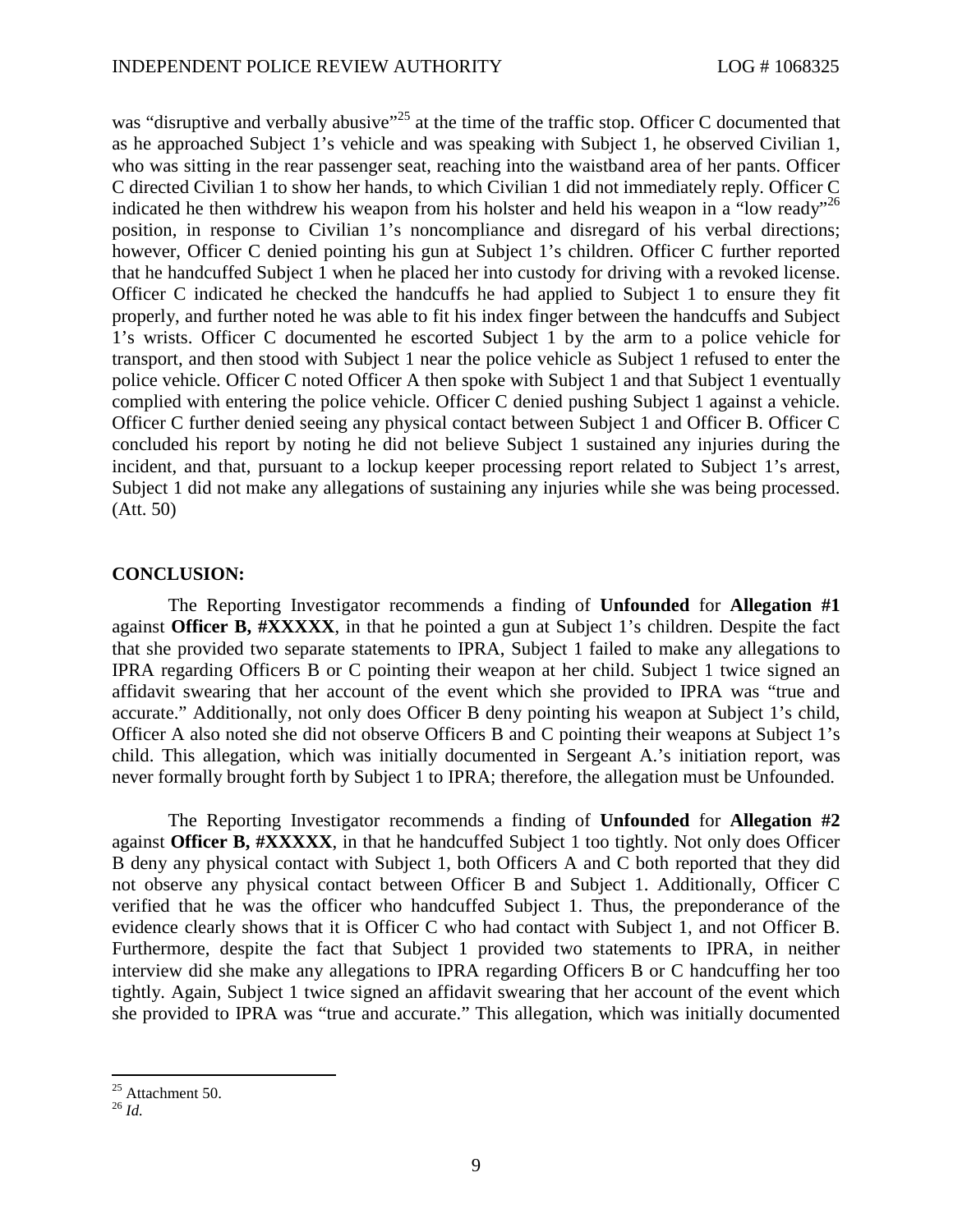in Sergeant A's initiation report, was never formally brought forth by Subject 1 to IPRA; therefore, the allegation must be Unfounded.

The Reporting Investigator recommends a finding of **Unfounded** for **Allegation #3, 4, and 5** against **Officer B, #XXXXX**, in that he grabbed Subject 1 by her arm, pushed Subject 1 against the side of a vehicle, and pushed Subject 1 into the back of a squad car. While Subject 1 contends the incident occurred as alleged, Officer B denies any physical contact with Subject 1, which is supported by Officer A and Officer C's statements that they did not observe any physical contact between Officer B and Subject 1. Additionally, Officer C verified that he was the officer who handcuffed Subject 1, escorted Subject 1 to the squad car by her arm, and restrained Subject 1 next to the squad car while she refused to enter. The preponderance of the evidence clearly shows that it is Officer C who had contact with Subject 1, and not Officer B, thus these allegations must be Unfounded.

The Reporting Investigator recommends a finding of **Unfounded** for **Allegation #1** against **Officer C, #XXXX**, in that he pointed a gun at Subject 1's children. Despite the fact that Subject 1 provided two statements to IPRA, in neither interview did she make any allegations to IPRA regarding Officers C or B pointing their weapon at her child. Subject 1 twice signed an affidavit swearing that her account of the event which she provided to IPRA was "true and accurate." Although Officer C denies pointing his weapon at Subject 1's children, he did acknowledge that he unholstered his weapon, when Civilian 1 failed to follow his verbal commands to show her hands. Officer C noted he maintained his weapon in a low ready position, until Civilian 1 complied by showing her hands and exiting the vehicle. Based on the totality of the circumstances surrounding this event, including but not limited to Subject 1's hostile and uncooperative demeanor, Civilian 1's disregard of the Officer's commands, and the large crowd that was forming in the immediate area, Officer C's actions as he described them were reasonable, and would not have surmounted to misconduct. Finally, this allegation was initially documented in Sergeant A's initiation report, but was never formally brought forth by Subject 1 to IPRA; therefore, the allegation must be Unfounded.

The Reporting Investigator recommends a finding of **Unfounded** for **Allegation #2** against **Officer C, #XXXX**, in that he handcuffed Subject 1 too tightly. Despite the fact that Subject 1 provided two statements to IPRA, in neither interview did she make any allegations to IPRA regarding Officers C or B handcuffing her too tightly. Subject 1 twice signed an affidavit swearing that her account of the event which she provided to IPRA was "true and accurate." This allegation was initially documented in Sergeant A's initiation report, but was never formally brought by Subject 1; the allegation therefore must be Unfounded.

The Reporting Investigator recommends a finding of **Exonerated** for **Allegation #3, 4, and 5** against **Officer C, #4443**, in that he grabbed Subject 1 by her arm, pushed Subject 1 against the side of a vehicle, and pushed Subject 1 into the back of a squad car. Subject 1 contends she was not resisting the officer's attempts to place her into custody, though she does acknowledge she continuously turned to face the officers while they were attempting to take her into custody. Although Subject 1 does not interpret her movements as resisting arrest, her actions, by her own description, are consistent with that of a resistor as defined by Chicago Police Department General Order 03-02-01 and 03-02-02. Subject 1 failed to comply with verbal